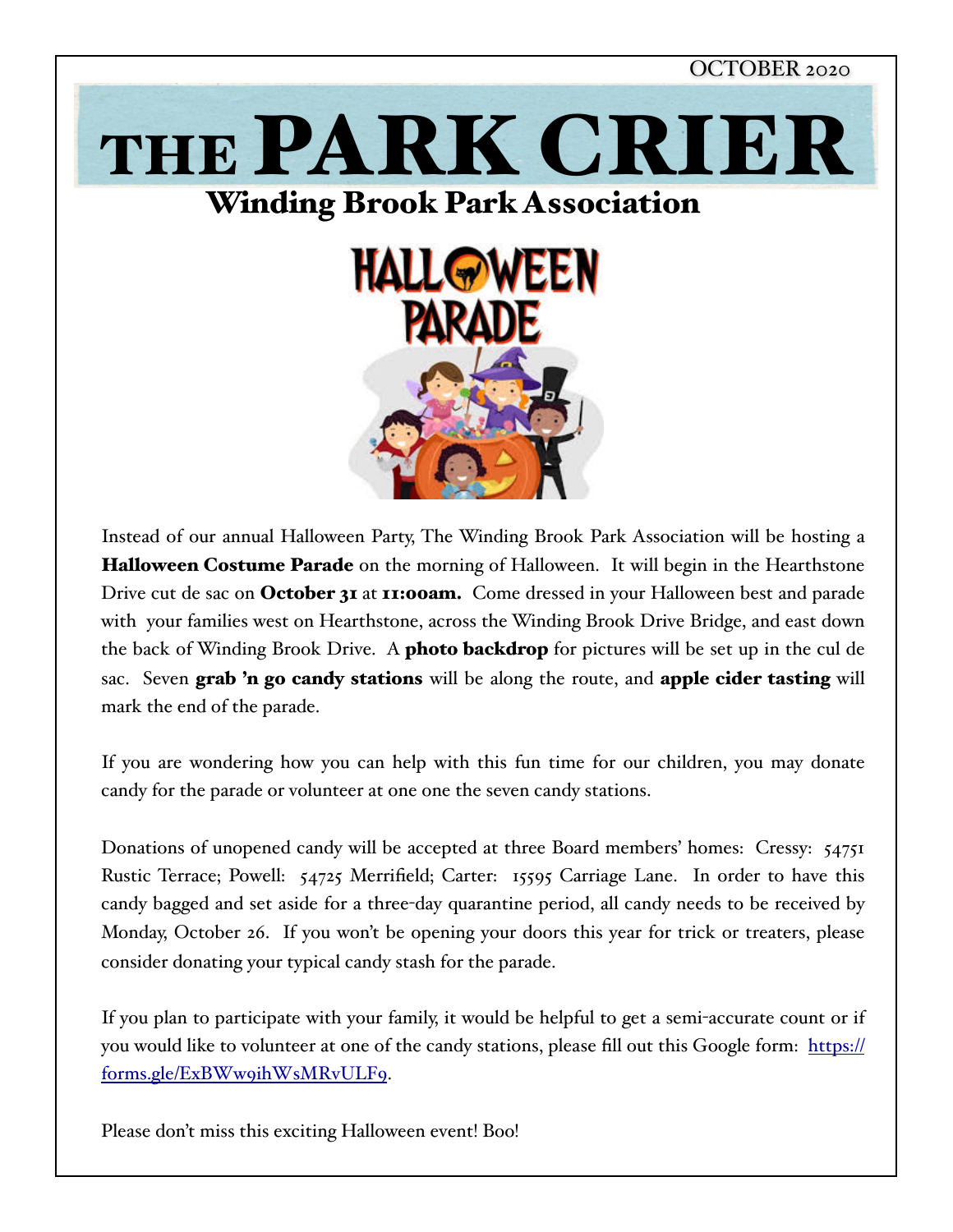# President's Corner

# Protective Covenants Project

Happy Autumn, Neighbors!. Fall is one of my favorite seasons, especially living in this neighborhood. I love taking a walk or drive and seeing all the leaves change colors. As we all know the leaves may be beautiful, but they can be problematic, too. As a reminder, if you were unable to sign up for the *County's Leaf Pick-up* program, you must find a way to *dispose of your leaves on your own*. St. Joseph County still *bans leaf*  **burning** as a method of disposing leaves. This is especially harmful in a neighborhood such as ours with so many neighbors close by. The smoke from leaf burning is problematic for our residents with breathing issues. Please be kind and not burn your leaves this year.

Please check out the other articles in this Crier for **important updates** on Halloween and the *Protective Covenants project.* Lastly, we are looking f*or new volunteers to join our Board* for next year. If you love our neighborhood and want to give back, this is your chance. Please send an email to us at wbpahome@gmail.com.

> Winding Brook Website: windingbrookpark.com

WBPA PO Box 6566 South Bend, IN 46660

WBPA email address: [wbpahome@gmail.com](mailto:wbpahome@gmail.com)

### WBPA BOARD

Zach Dripps, President Laurel Eslinger, Secretary George Cressy, III,Treasurer Sharon Burden—Maria Carter Mariah Cressy Josh Higginbotham Ryan Howell—Michael Miller Brian Powell Kathy Smith—Tim Sullivan Kyle Umbarger

Winding Brook Park is a unique neighborhood that draws residents to come back generation after generation. In order to maintain our neighborhood's quality and reputation, the Winding Brook Park Association (WBPA) believes it is necessary to update and unify our *Protective Covenants and Restrictions Declarations* which set standards for the quality and aesthetics of our properties and homes. These updated Protective Covenants will allow for all residents to better understand their expectations as neighbors and provide a structure to ensure issues can be addressed as they arise.

Background: It has been an issue that the WBPA Board has considered for many years. The original covenants were written and enforced for the development of the neighborhood. Additionally, each section, as it developed, had its own version of the covenants resulting in some variations. Since WB has been mostly built out, covenants have been struck in a legal limbo. As property owners, we are beholden to restrictions of the declarations; the legal authority to enforce the restrictions remain unclear.

Earlier in 2020, the Board believed it is the right course of action to create a new unified Protective Covenant and Restrictions Declaration, amended ByLaws, and a set of Rules and Regulations. At the September 2020 meeting, the Board voted to engage South Bank Legal to continue to work with the Board on updating the Covenants.

**Purpose:** The purpose of going through this process is not to create an undo burden on our residents or to say you have to paint your front door in a certain color. The Protective Covenants are there to help our neighborhood maintain our high reputation, strong property values, pleasing aesthetics, and resident safety.

#### Next Steps

#### Drafting Updated Covenants

 1. WBPA will work with South Bank Legal to draft a new version of the Protective Covenants.

#### 2. *WBPA wil ask for interested residents to form an Advisory Committee to provide initial direct input and feedback on drafing the Protective Covenants. Please contact Zach Dripps at zachdripps@gmail.com.*

 3. After consultation with the Advisory Committee and review from WBPA, we will share the final draft with the neighbors.

#### Approval and Recording

 4. WBPA Board Members (and volunteers) will solicit written approval from residents by a door-to-door campaign and/or mail-in responses.

 5. If at least 50% of the homeowners approve the draft covenants, then South Bank Legal will assist WBPA to process the new covenants with St. Joseph County. Whether or not the homeowner had personally approved the covenants, they will be recorded on their property.

 6. Once the covenants are recorded, the WBPA will begin making the changes outlined in the revised protective covenants and by-laws to better serve the residents.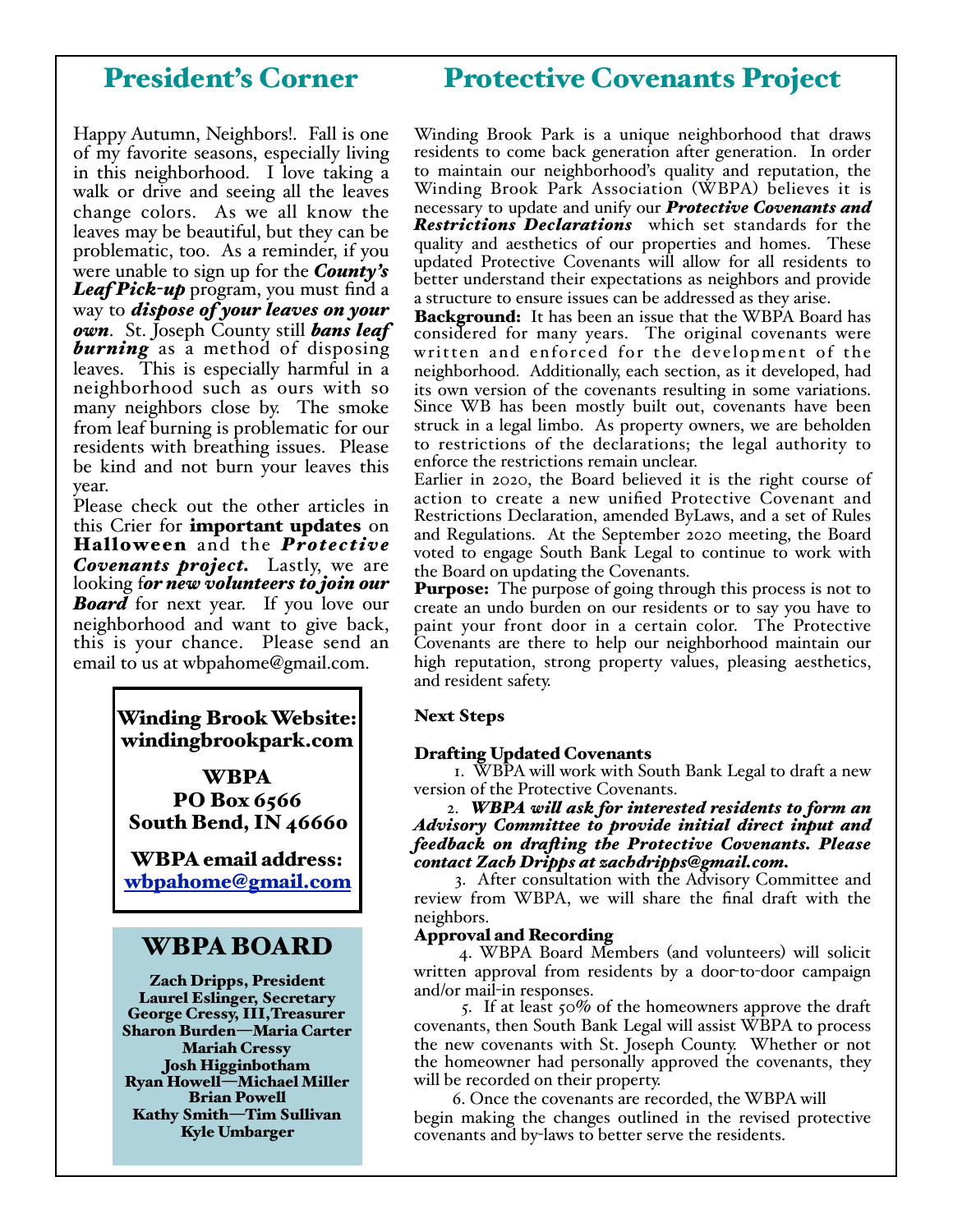

Almost everyday, your Winding Brook neighbors are signing up to keep better informed. For those of you who have already joined, you know Nextdoor's value as a tool that is helping to connect our neighborhood. Nextdoor is a private online network based on address so it is exclusive to Winding Brook unless you choose to include surrounding neighborhoods. Your choice. This is now the vehicle that is used to alert you when there is something urgent that you should know regarding safety issues, upcoming meetings, events, items for sale, lost pets, etc.

Please consider signing up if you haven't already done so. It is well worth it and will help keep your family safe, informed, and up to date on our neighborhood. Just log into our website at winding brookpark.com. Look for the link i[n the upper right corner.](http://windingbrookpark.com) It is faint so look hard!

# **AROUND THE PARK**

#### Welcome!

New residents at 15690 Springmill are Daniel and Megan Ferrell who along with their two children and cat, Dexter, moved from West Pointe Estates. They made the move "*because of the schools, the neighborhood and close proximity to work and everything!"* Daniel is the Finance Mana ger at Gates Chevy World and Megan is an oncology nurse at Memorial Hospital.

Thanks to Block Captain Mariah Cressy for greeting these new residents and obtaining this information.

### In-Neighborhood Moves

Loving their new home is the Benavente family who moved from Bonnet Hill to 15861 Branch Water Way. They '*are super happy to stil be a part of this great neighborhood!'*

Moving into the Bena vente's home at 54750 Bonnet Hill Trail is the Dees family who as they say, moved around the corner! They moved the same week that they welcomed their son into their family. '*It was a w h i r l w i n d b u t w e a r e starting to get settled.'*

# **Guess** What Is Coming?!

In just a few short months, Winding Brook will be lit up and welcoming another *Gif to the Community.* It is not too early to start thinking about what you plan to do this holiday season to light up our neighborhood for our annual tradition. For those of you new to our community, each year for about two weeks in December, as the neighborhood is lit up with bright colors and whimsical decorations, volunteers from chosen charities collect donations at one of our entrances as cars from far and near, take a mapped out tour of Winding Brook. Christmas Eve is marked with the lighting of luminaries in front of houses. It is a beautiful sight! Look for more information about all of this in your next Crier!



Jump aboard the *meal train* and provide a meal for someone in the neighborhood who has had a major life event such as a new baby, illness, death in the family. You can nominate someone to be the recipient or perhaps you would like

to nominate yourself. Mariah Cressy is organizing this effort and once she is notified, she will send out the official call for meals to the volunteers she has already signed up and organize the drop-off. Recently a new baby's family was the recipient and the majority of the new volunteers participated. The volunteers are also given COVIDspecific instructions to leave food on the front step and text the family when it has been delivered so all can stay socially distanced and still support the family. If you are interested in getting involved either by volunteering or to request a meal train for yourselves or a neighbor, please contact Mariah at 339-4941. She will be waiting for your call!